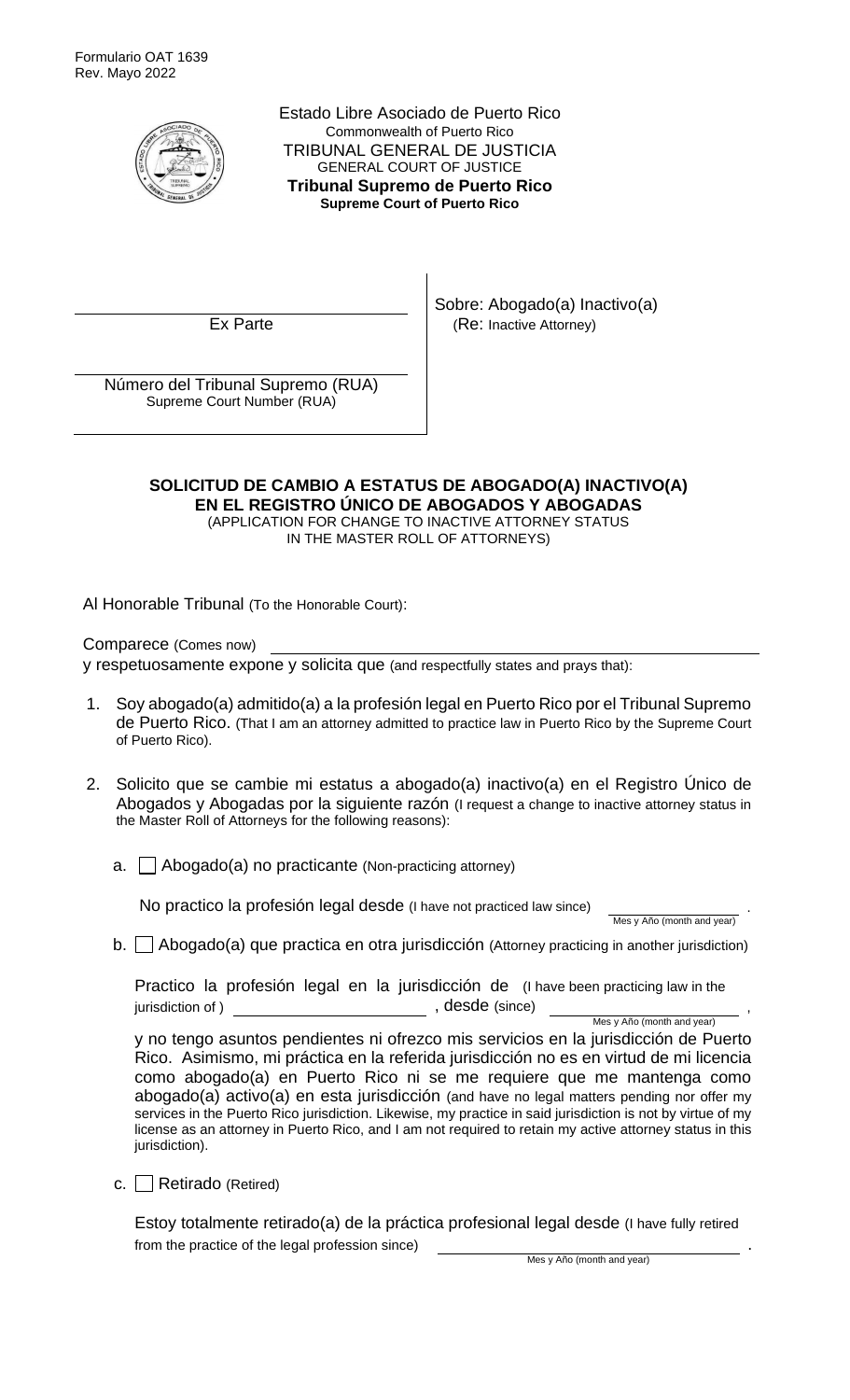d.  $\Box$  Incapacitado(a) por enfermedad (Incapacitated by reason of illness)

No practico la profesión desde (I have not practiced law since)

Mes y Año (month and year) ya que estoy incapacitado(a) debido a una condición de salud que me impide ejercer (because I am incapacitated due to a health condition that precludes me from practicing the legal profession).

- 3. Al día de hoy (On this date):
	- a.  $\vert \vert$  No tengo estatus de notario(a) activo(a) en la Secretaría del Tribunal Supremo. (I do not have an active notary status in the Office of the Clerk of the Supreme Court).
	- b. He presentado mi solicitud de cesación a la Oficina de Inspección de Notarías (ODIN). (I have submitted my application for cessation to the Office of Notarial Inspection [ODIN, by its Spanish acronym]).
- 4. Al momento de solicitar este cambio de estatus (At the time of applying for this change in status):
	- a.  $\Box$  No tengo quejas disciplinarias activas en el Tribunal Supremo. (There are no active disciplinary proceedings against me before the Supreme Court).
	- $b.$  Tengo las siguientes quejas disciplinarias activas en el Tribunal Supremo. (There are active disciplinary proceedings against me before the Supreme Court, which are the following):
- 5. De haber tenido clientes, a esta fecha he cumplido con lo dispuesto en el Código de Ética Profesional, 4 LPRA Ap. IX, relacionado a la renuncia de la representación legal de clientes. (If I had any clients, on this date I have complied with the provisions of the Canons of Professional Ethics, 4 LPRA App. IX, regarding the withdrawal from legal representation).
- 6. Comprendo que mientras sea abogado(a) inactivo(a) no puedo practicar la profesión del Derecho en Puerto Rico hasta que solicite y obtenga del Tribunal Supremo la autorización para reactivarme. Entiendo que practicar la profesión incluye realizar actos para cuya gestión se requiera estar autorizado(a) a ejercer la abogacía o la notaría; ejercer la profesión u ocupar un cargo en otra jurisdicción para el cual se requiera la licencia de Puerto Rico y brindar servicios cuya naturaleza suponga la utilización de conocimientos y destrezas legales, tales como la representación de clientes ante foros adjudicativos o la prestación de asesoramiento sobre asuntos de índole jurídico. Asimismo, sé que un(a) abogado(a) practica la profesión incluso si realiza el acto o brinda el servicio como parte de un cargo público, de manera ocasional o sin recibir honorarios por ello. (I understand that I cannot practice law in Puerto Rico while I am an inactive attorney until I request and am granted authorization for reactivation by the Supreme Court. I understand that the practice of the legal profession includes performing acts that require authorization to practice the legal or notarial profession, engaging in the practice of law, or holding office in another jurisdiction using the Puerto Rico license and rendering services which entail the employment of legal knowledge and skills, such as the representation of clients in adjudicative forums or advising on legal matters. Likewise, I am aware that an attorney practices law even when they perform such acts or render such services as part of a public office, infrequently, or where no fees are charged therefor).
	- 7. Entiendo que, de solicitar reactivación al ejercicio de la profesión, tendré que cumplir con los requerimientos de Educación Jurídica Continua que disponga el Tribunal Supremo. (I understand that if I apply to reactive my license to practice law, I will have to comply with the Continuing Legal Education requirements as determined by the Supreme Court).